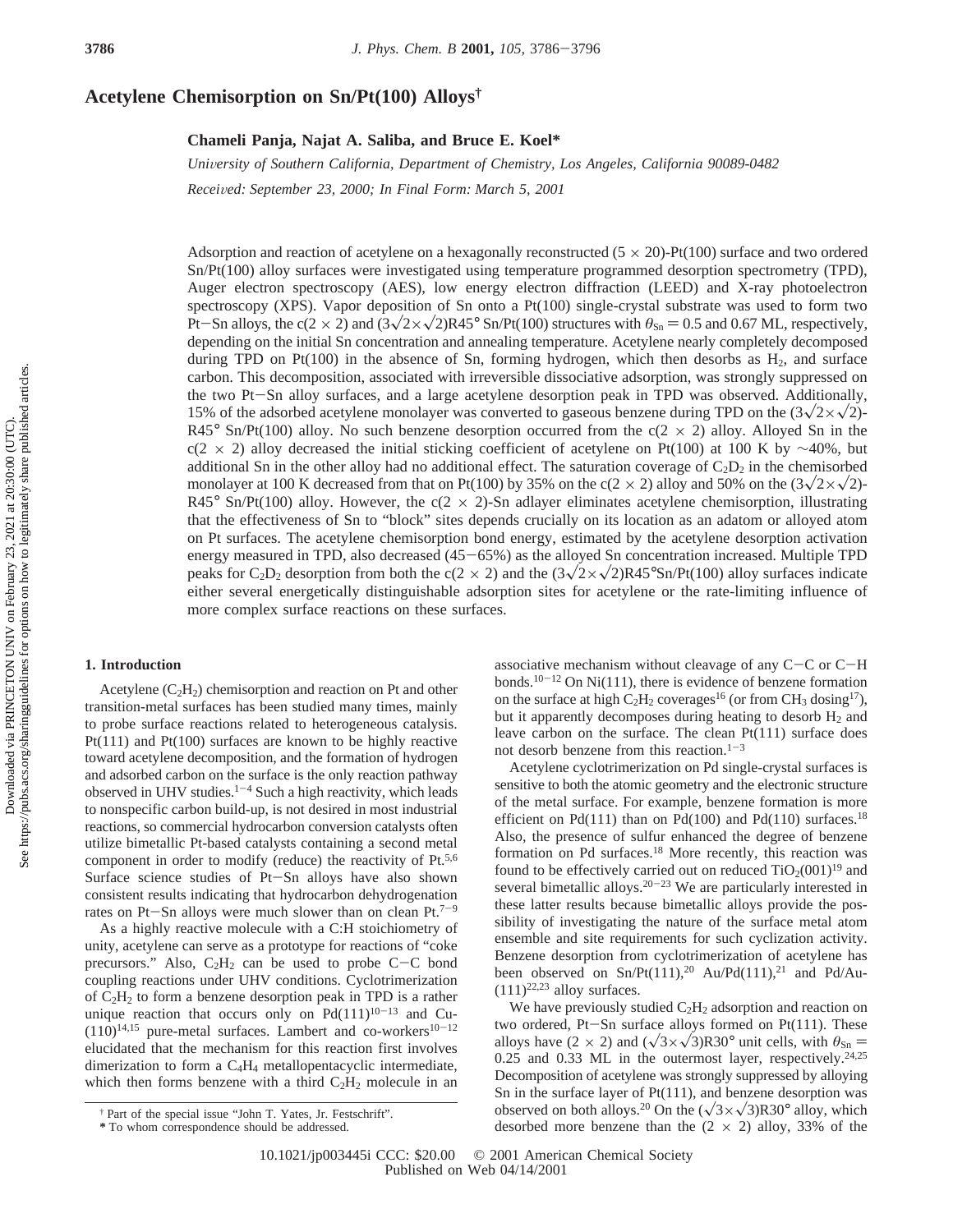

**Figure 1.** Schematic top view of the structures of the  $(2 \times 2)$  and  $(\sqrt{3} \times \sqrt{3})R30^\circ$  Sn/Pt(111) surface alloys (top) and the c(2 × 2)-Sn overlayer on Pt(100) and  $c(2 \times 2)$ Sn/Pt(100) alloy (bottom).

adsorbed acetylene monolayer decomposed to form carbon and hydrogen on the surface and 10% of the adsorbed acetylene cyclotrimerized to form benzene (under the given TPD conditions). On Pd(111), a relatively weak interaction of  $C_2H_2$ preserves the alkyne bond character, in contrast to the strong rehybridization on Pt, Rh, and Ir, and this contributes to benzene formation.10-<sup>13</sup> Similarly, Sn in the two Pt-Sn alloys studied weakens the acetylene-surface interaction and decreases the activity for decomposition, thus facilitating benzene formation.20

We report herein on  $C_2D_2$  adsorption on a hexagonally reconstructed  $(5 \times 20)$ -Pt $(100)$  surface, referred to as the "hex" phase,<sup>26</sup> and two additional, ordered Pt-Sn alloys that can be formed by heating Sn films deposited on a Pt(100) single crystal. These alloys have  $c(2 \times 2)$  and  $(3\sqrt{2} \times \sqrt{2})R45^\circ$  unit cells, with  $\theta_{\text{Sn}} = 0.5$  and 0.67 ML, respectively, in the topmost layer.<sup>27,28</sup> (Herein we refer to 1 ML =  $1.303 \times 10^{15}$  atoms cm<sup>-2</sup>, which is the unreconstructed Pt(100) surface atom density.) Both of these alloys have higher surface Sn concentrations than the two surface alloys on Pt(111) that were previously studied. On the  $c(2 \times 2)$  Sn/Pt(100) alloy, each Pt atom has only Sn atom nearest neighbors, forming a "checker-board" pattern of isolated Pt atoms surrounded by Sn atoms. This alloy can be used to probe the reactivity of single Pt-atom reactive ensembles. Low energy alkali ion scattering spectroscopy (ALISS) results suggest that the  $(3\sqrt{2\times}\sqrt{2})R45^\circ$  alloy has nearly the same geometric structure as the c(2  $\times$  2) alloy and is composed of small c(2  $\times$ 2)-alloy domains with the same buckling distance within the domains.28 However, the structure of this surface has not been fully determined.

In this paper, we probe the influence of alloyed Sn on Pt for (i) suppressing the decomposition of acetylene and thereby reducing carbonaceous accumulation, and (ii) forming gaseous benzene by acetylene cyclotrimerization. XPS measurements were performed to estimate the  $C_2H_2$  coverage on hex-Pt(100) and the two Pt-Sn alloys. We also investigated the chemistry of a  $c(2 \times 2)$ -Sn/Pt(100) adlayer for comparison.

#### **2. Experimental Methods**

All of the experiments were performed in a two-level, stainless steel, ultrahigh vacuum (UHV) chamber with a base pressure of  $8 \times 10^{-11}$  Torr, which has been described elsewhere.29 It was equipped with a low energy electron diffraction (LEED) optics, double-pass cylindrical mirror analyzer (CMA) for AES and XPS, ion-sputtering gun, UTI 100C quadrupole mass spectrometer (QMS) for TPD, dual anode X-ray source for XPS, and facilities for directed-beam gas dosing and metal evaporation.

The Pt(100) crystal was cleaned by repeated cycles of  $Ar^+$ ion sputtering at 300 K and oxygen treatments with  $P_{O_2} = 5 \times$ 10-<sup>7</sup> Torr while the Pt crystal was held at 1200 K. The cleanliness of the crystal was checked by AES, and LEED showed the expected reconstruction, i.e., the  $(5 \times 20)$ -Pt $(100)$ pattern.26 The manipulator allowed for the Pt crystal to be resistively heated to 1240 K and cooled to 95 K by contact with a liquid nitrogen reservoir. The temperature was measured by a chromel-alumel thermocouple that was spot-welded to the side of the crystal.

Acetylene (C2D2) (Cambridge Isotope Laboratories, 99.96%) was used without further purification. Gas exposures reported herein have been corrected for an ionization gauge sensitivity factor (1.9) and also a directed beam-doser enhancement factor of 60.30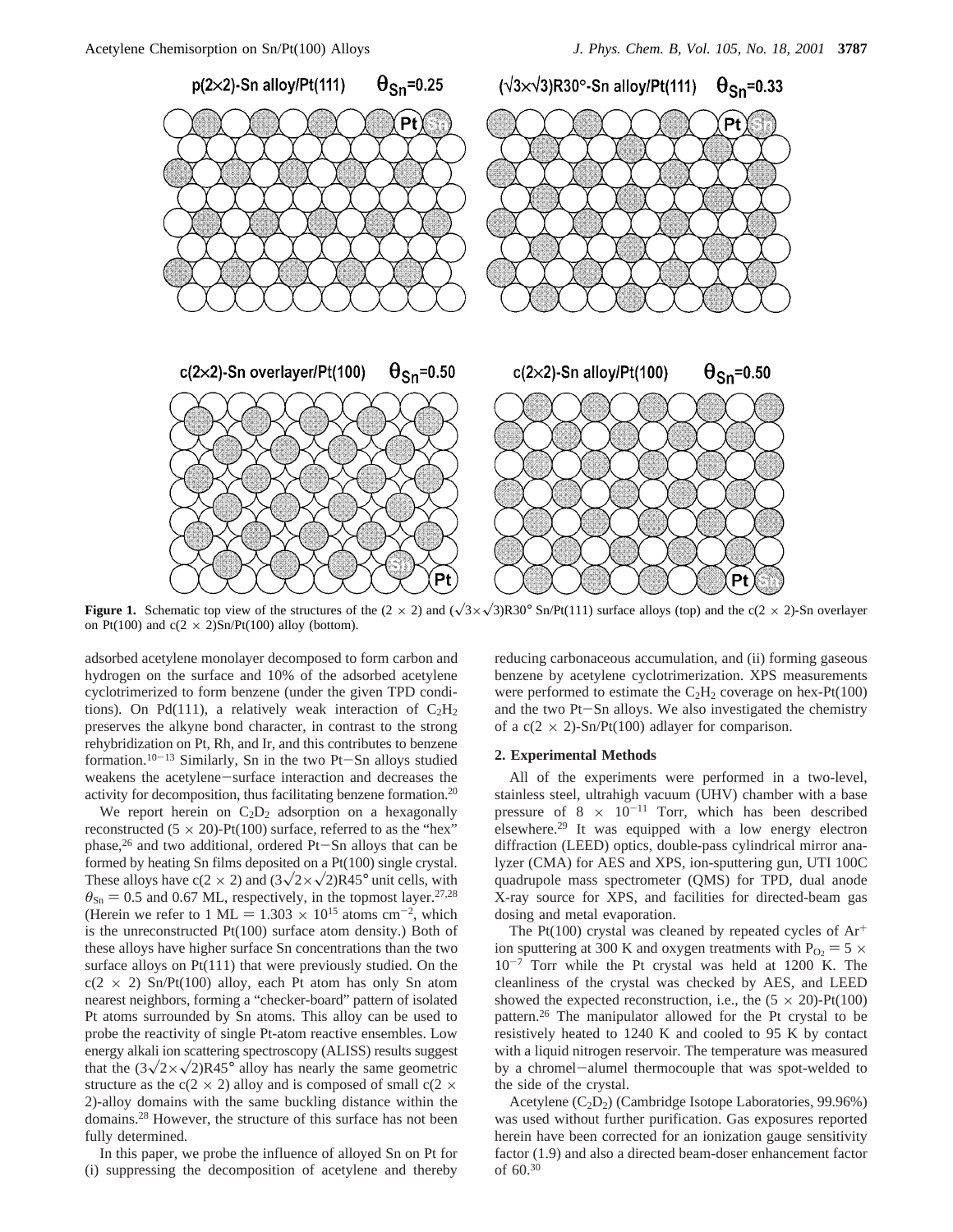

**Figure 2.** (a) TPD spectra of desorbed products from the decomposition of a saturation monolayer of acetylene on hex-Pt(100). (b) D<sub>2</sub> TPD spectra after  $C_2D_2$  exposures on a hex-Pt(100) surface at 100 K.

All of the TPD experiments were done by using a heating rate of 4 K/s. XPS was carried out by using 300 W Mg K $\alpha$ radiation ( $h\nu$  = 1253.6 eV) with the CMA operated at a pass energy of 50 eV ( $\Delta E = 0.8$  eV). All binding energies (BE) reported are referenced to the Fermi energy. The  $Pt(4f_{7/2})$  peak was defined to be 70.90 eV BE.

The c(2  $\times$  2) and (3 $\sqrt{2}\times\sqrt{2}$ )R45° Sn/Pt(100) alloy surfaces were prepared by evaporating a thin Sn film onto a clean hex-Pt(100) surface at 300 K and then annealing the sample to 750 or 900 K, respectively, as described by Paffett et al.<sup>27</sup> The observed  $c(2 \times 2)$  LEED pattern following Sn deposition on Pt(100) could be due to two different surface structures.27,28 An overlayer of Sn adatoms is formed over a relatively wide range of temperatures below 750 K. This adlayer is ordered after heating to 500-750 K. Formation of the  $c(2 \times 2)$  alloy occurs over a narrow range of 750-800 K, depending on the initial Sn concentration. This alloy comprises 0.5 ML of Sn incorporated into the Pt(100) surface plane to form a "checker board" pattern. Each Pt atom is isolated from nearest neighbor Pt-atom contacts, i.e., surrounded by all Sn-atom neighbors, and vice versa.27 The alloy surface is quite flat, with Sn atoms buckled outward by  $\sim$ 0.20 Å above the surface Pt-atom plane.<sup>28</sup> A more thermally stable alloy with a  $(3\sqrt{2\times}\sqrt{2})R45^{\circ}$  LEED pattern and  $\theta_{\text{Sn}} = 0.67$  ML is formed at higher annealing temperatures between 800 and 1050 K. This LEED pattern may be the result of a periodic surface reconstruction with Sn atoms occupying the domain boundaries.27 ALISS experiments suggest that the  $(3\sqrt{2}\times\sqrt{2})R45^{\circ}$  alloy has nearly the same local geometric structure as the  $c(2 \times 2)$  alloy and is at least partially composed of small  $c(2 \times 2)$  alloy domains with the same buckling distance within the domains.<sup>28</sup> However, the structure of this surface is still undetermined. Recent STM images of a somewhat related (100) surface of a bulk  $Pt<sub>3</sub>Sn$  alloy, after sputtering and annealing to 600 K, show pyramidal features consisting of (102) facets.31 Flat portions between and on top of the pyramids formed by the facets are mainly composed of triple rows that are probably Pt. A  $c(2 \times 2)$  LEED pattern with streaky facet spots was observed after heating to 600 K, and an improved  $c(2 \times 2)$  LEED pattern with no facet spots occurred after annealing to  $1000 \text{ K.}^{31}$  STM studies in our lab are planned to further probe the structure of the  $(3\sqrt{2\times}\sqrt{2})R45^{\circ}$  Sn/Pt(100) alloy and the relationship that its structure has to that of other surface alloys and bulk alloy surfaces. Real space models of the (2  $\times$  2) and ( $\sqrt{3}\times\sqrt{3}$ )*R*30° Sn/Pt(111) alloys, the c(2  $\times$ 2)-Sn overlayer on Pt(100), and the c( $2 \times 2$ ) Sn/Pt(100) alloy are shown in Figure 1.

For brevity, we will refer to the  $c(2 \times 2)$ Sn/Pt(100) and the  $(3\sqrt{2\times}\sqrt{2})R45^\circ$  Sn/Pt(100) alloys simply as the c(2  $\times$  2) and  $3\sqrt{2}$  alloys, respectively, throughout this paper.

### **3. Results**

**3.1. TPD.** Thermal desorption spectra following adsorption of a chemisorbed monolayer of  $d_2$ -acetylene  $(C_2D_2)$  on the clean hex-Pt(100) surface is shown in Figure 2a. At low initial  $C_2D_2$ coverages, completely irreversible adsorption of  $C_2D_2$  occurred.  $d_2$ -Acetylene decomposed during TPD to liberate only  $D_{2(g)}$ and form a carbon adlayer. In addition to  $D_2$ , a small amount of  $C_2D_4$  and  $C_2D_2$  desorbed at higher coverages. No desorption of other hydrocarbons such as  $C_2D_6$  (ethane),  $C_3D_8$  (propane),  $C_3D_6$  (propene),  $C_4D_x$  species, or  $C_6D_6$  (benzene) was detected. Hence,  $C_2D_2$  adsorption is essentially irreversible on the Pt-(100) surface, with no dimerization or trimerization products formed during TPD. This is consistent with the results of a previous study.4

Figure 2b shows  $D_2$  evolution from the Pt(100) surface during TPD after increasing  $C_2D_2$  exposures on hex-Pt(100) at 100 K. The bottom curve provides the  $D_2$  TPD trace after a saturation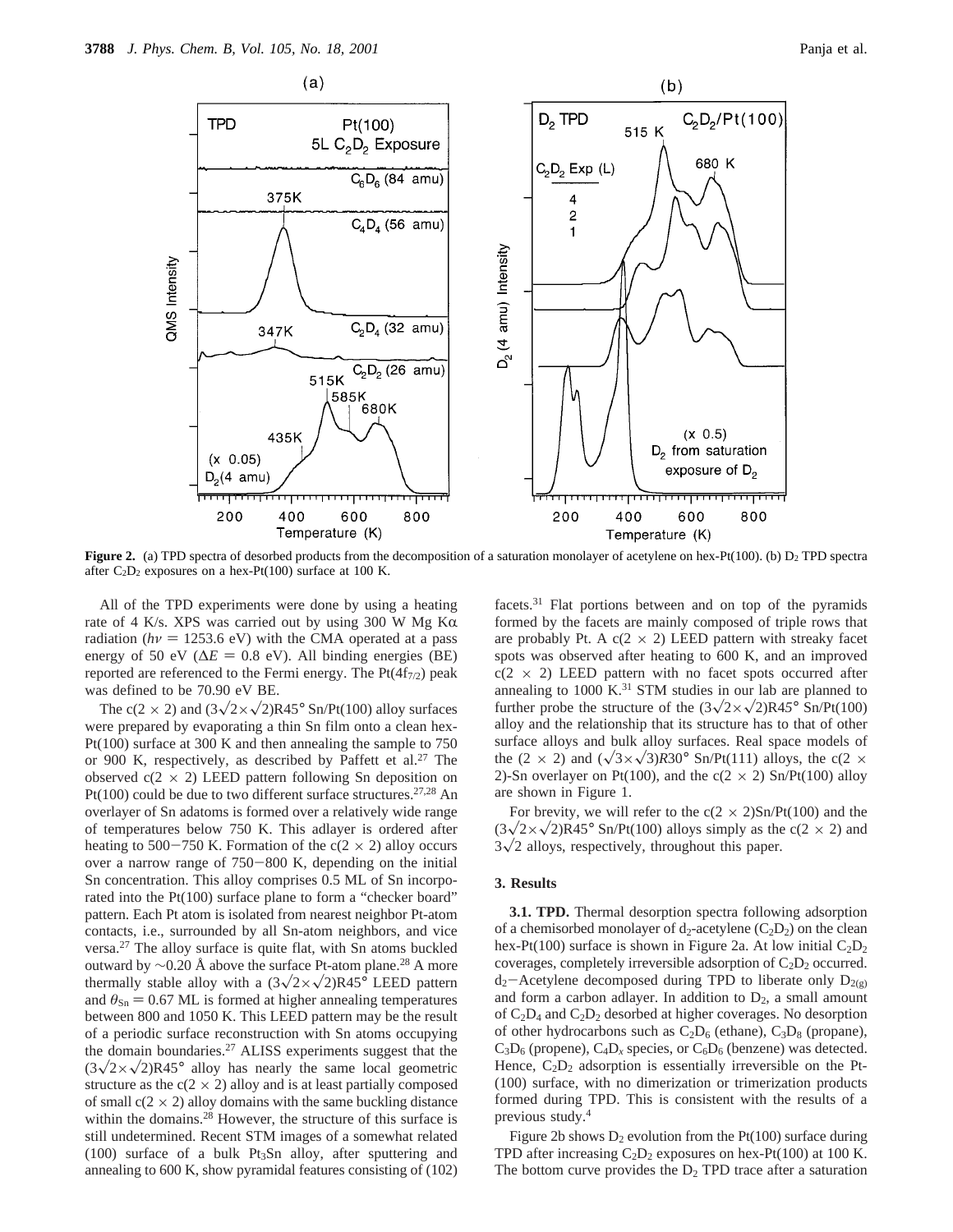

**Figure 3.** (a) TPD spectra obtained after a saturation exposure of acetylene on the  $c(2 \times 2)$  Sn/Pt(100) alloy at 100 K. (b) C<sub>2</sub>D<sub>2</sub> TPD spectra obtained following several acetylene exposures on the  $c(2 \times 2)$  Sn/Pt(100) alloy at 100 K.

exposure of  $D_2$  on the hex-Pt(100) surface at 100 K to give  $\theta_D$  $=$  1.20 ML.<sup>32</sup> By comparing this curve with those from  $C_2D_2$ decomposition, we conclude that the lowest temperature  $D_2$  TPD peak at 378 K could be D2 desorption rate limited, but all of the other, higher temperature  $D_2$  peaks are clearly rate limited by reactions forming  $D_{(a)}$ .  $D_2$  desorption shows that at least partial dehydrogenation occurs on Pt(100) at or below 378 K for low initial  $C_2D_2$  coverages. The three high-temperature peaks for  $D_2$  evolution are very similar to those from  $C_2D_2$  on  $Pt(111),<sup>1-3</sup>$  so sequential dehydrogenation reactions of acetylene and its decomposition products at higher temperatures may be similar on these two surfaces. Acetylene adsorbs molecularly on Pt(111) below 330 K in a  $\mu_3 - \eta^2$  configuration, disproportionates to form ethylidyne (CCH<sub>3</sub>) and other species (possibly C2H) between 330 and 400 K, and then undergoes further dehydrogenation to form surface carbon and  $H_{2(g)}$ .<sup>1-3</sup> Ethylidyne hydrogenation on Pt(111) forms a small amount of  $C_2D_{4(g)}$ during TPD, and ethylidyne decomposition causes a characteristic  $D_2$  TPD peak at 435 K.<sup>1-3</sup> The peak near 435 K in Figure 2b may also arise from decomposition of ethylidyne that was formed as a metastable intermediate on Pt(100), but mechanistic information about  $C_2D_2$  decomposition on the Pt(100) surface awaits additional studies.

Products desorbed during TPD after  $C_2D_2$  exposures to form a monolayer on the  $c(2 \times 2)$  alloy at 100 K are shown in Figure 3a. We monitored the 26-amu signal from a cracking fragment of  $C_2D_2$  in order to exclude contributions from background CO adsorption when evaluating amounts of  $C_2D_2$  adsorption and desorption. The principal desorbed species were  $C_2D_2$  (from reversible adsorption) and  $D_2$ . The amount of  $D_2$  desorption corresponded to  $\theta_{\text{D}} = 0.15$  ML, as determined by comparison to the  $D_2$  TPD peak area following  $D_2$  exposures on hex-Pt-(100) at 100 K. This amount is consistent with the small amount of adsorbed carbon that was found in AES following TPD, and

corresponds to  $\theta_{\text{C}_2\text{D}_2}^{\text{dec}} = 0.022$  ML or 7% of the amount of adsorbed  $C_2\text{D}_2$  (as shown later). We believe that this is an adsorbed  $C_2D_2$  (as shown later). We believe that this is an accurate measure of the reactivity of this surface, but it is difficult to exclude the possibility that defect sites lead to this small amount of  $C_2D_2$  decomposition. We searched for the desorption of other hydrocarbon products, but, except for a small amount of  $C_2D_4$  after large exposures, no other  $C_2$ ,  $C_4$ , or  $C_6$ products were found.

Figure 3b shows  $C_2D_2$  TPD curves after increasing exposures of  $C_2D_2$  on the c(2  $\times$  2) alloy at 100 K. A  $C_2D_2$  peak occurs at 430 K even, at low coverages, and this peak shifts down slightly to 423 K at saturation coverage in the chemisorbed layer. After high exposures, peaks appear at 387 and 310 K, whereas the peak at 423 K decreases slightly in size. Desorption from a weakly bonded state also occurs in a peak at 180 K. We believe that this latter peak is due to a species in the chemisorbed monolayer that is  $\pi$ -bonded to the surface rather than due to acetylene adsorbed in the second layer, i.e., first physisorbed layer. We reached this conclusion because the coverage associated with this peak is much less than that of the chemisorbed layer.  $C_2H_2$  multilayers could be formed and cause an apparent peak at 120 K, as reported on  $Cu(110).<sup>15</sup>$  But we assign the peak at 120 K to another physisorbed state, possibly on Sn sites, because its intensity does not increase linearly with  $C_2D_2$ exposures.

TPD spectra from the  $C_2D_2$  chemisorbed monolayer on the  $3\sqrt{2}$  alloy are shown in Figure 4a. Acetylene was mostly reversibly adsorbed. Again, by using the  $D_2$  TPD peak area, we estimate that  $\theta_{\text{CD}_2}^{\text{dec}} = 0.012 \text{ ML}$ , or ~5% of the adsorbed accrylene monolayer (as shown later) decomposed during TPD acetylene monolayer (as shown later) decomposed during TPD. Interestingly, benzene desorption was observed from this surface following the cyclotrimerization of acetylene.

Figure 4b shows  $C_2D_2$  TPD spectra after increasing acetylene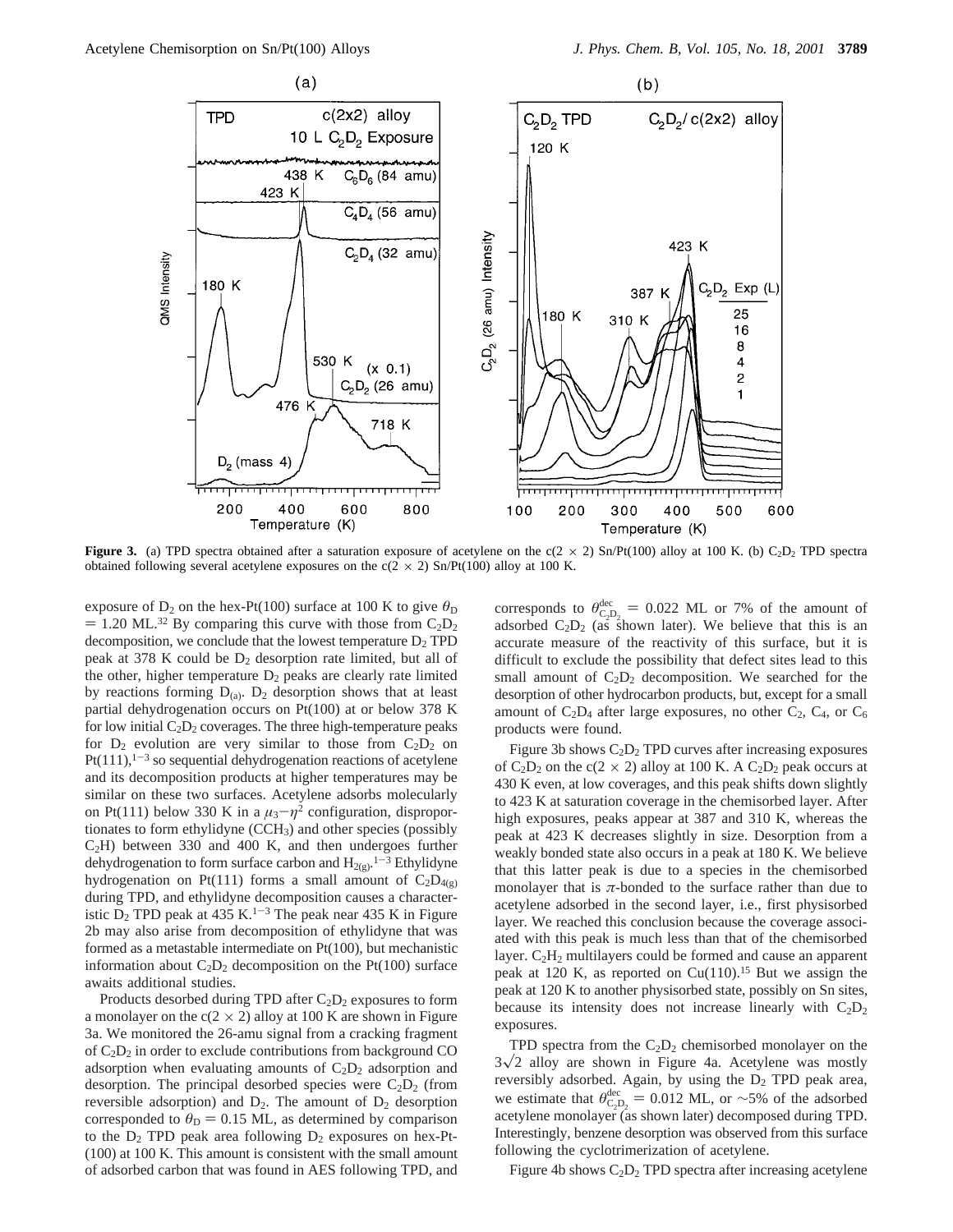

**Figure 4.** Desorption of products from reactions of a monolayer of acetylene on the  $(3\sqrt{2}\times\sqrt{2})R45^{\circ}$  Sn/Pt(100) alloy during TPD. (b) TPD spectra of acetylene after C<sub>2</sub>D<sub>2</sub> exposures on the  $(3\sqrt{2}\times\sqrt{2})R45^\circ$  Sn/Pt(100) alloy at 100 K.



Figure 5. Comparison of C<sub>2</sub>D<sub>2</sub>, D<sub>2</sub>, and C<sub>6</sub>D<sub>6</sub> TPD spectra obtained from acetylene monolayers on different surfaces at 100 K.

exposures on the  $3\sqrt{2}$  alloy at 100 K. Initially, a peak grows at 305 K and then a second peak grows larger at 283 K. Two small, high-temperature peaks were also observed at 422 and 520 K. As on the  $c(2 \times 2)$  alloy, peaks at 180 and 120 K were observed and are assigned to two weakly adsorbed, *π*-bonded  $C_2D_2$  species.

In Figure 5, we compare  $C_2D_2$ ,  $D_2$ , and  $C_6D_6$  TPD spectra following the adsorption and reaction of monolayer coverages of acetylene on several surfaces at 100 K.  $C_2D_2$  is irreversibly

adsorbed on the hex-Pt(100) surface, liberating only  $D_2$  in TPD. Sn adatoms in an ordered c(2  $\times$  2) Sn overlayer ( $\theta_{\text{Sn}} = 0.5$ ML) on the Pt(100) surface allow only a very small amount of chemisorption and completely suppress acetylene decomposition and reaction. (The c(2  $\times$  2)-Sn overlayer was prepared<sup>27,28</sup> by annealing a thin layer of Sn  $(>0.5$  ML) on the hex-Pt(100) to 500 K.) On the c(2  $\times$  2) alloy, also with  $\theta_{\text{Sn}} = 0.5$  ML, decomposition was strongly reduced during TPD, but the alloy surface retained a large chemisorption capacity. *These spectra*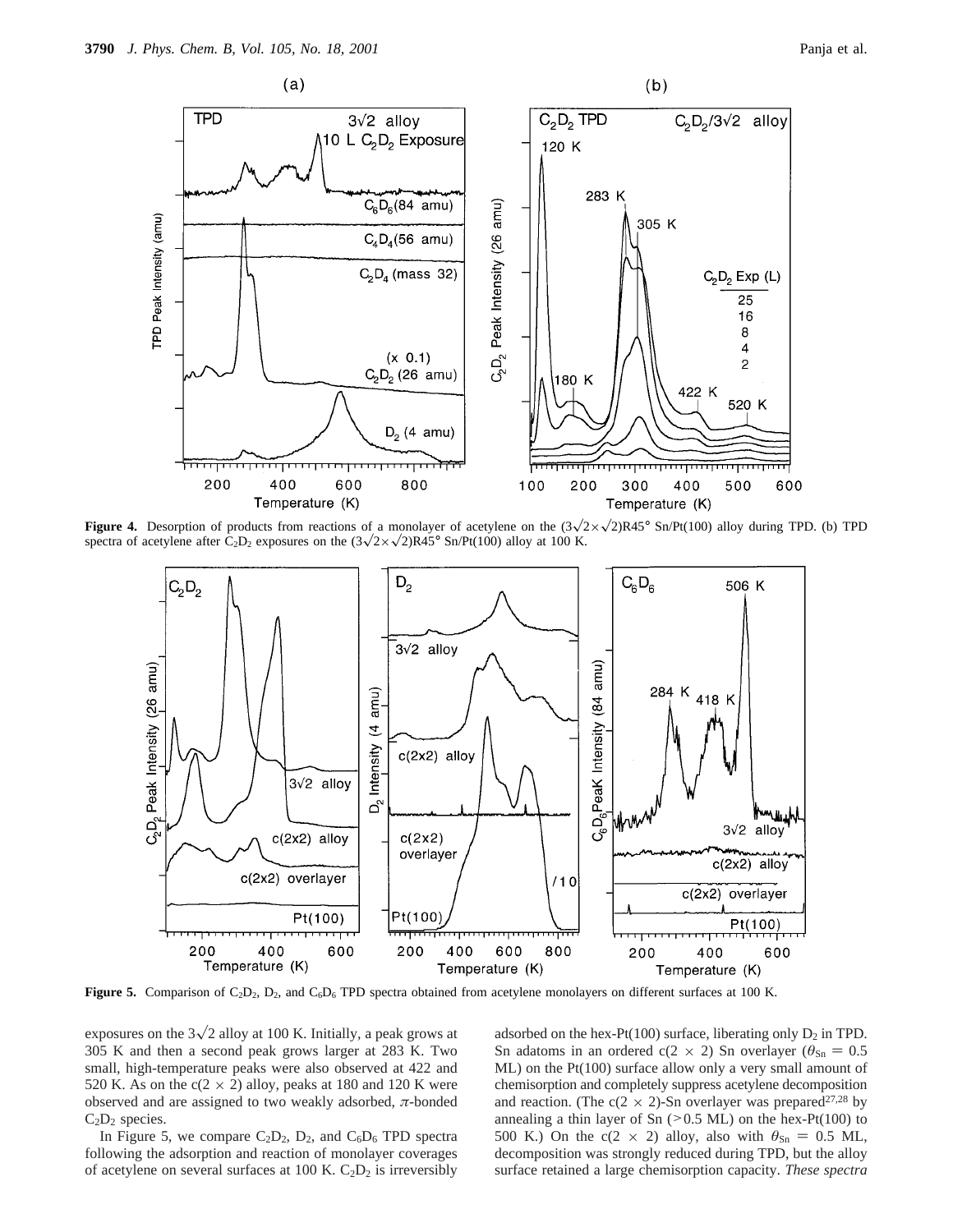

**Figure 6.** Plots of  $\ln(\beta/T_p^2)$  versus  $1/T_p$  for thermal desorption of acetylene from the most strongly adsorbed, reversibly bound state on the two Sn/Pt(100) alloys. Heating rates  $\beta$  of 1-24 K/s were used.

*illustrate an important difference in the effectiveness of Sn to "block" sites depending on its location as an adatom or alloyed atom on Pt surfaces*. The most strongly chemisorbed C2D2 molecules on the  $c(2 \times 2)$  alloy desorbed at 423 K, and no benzene desorption was observed. On the  $3\sqrt{2}$  alloy, with  $\theta_{\text{Sn}}$  $= 0.67$  ML, the C<sub>2</sub>D<sub>2</sub> adsorption energy is decreased further, as indicated by a shift of the acetylene desorption peak to lower temperatures, and cyclotrimerization reactions form benzene which desorbs from the surface.

To determine the  $C_2D_2$  desorption activation energy  $(E_d)$  on the two alloy surfaces, we measured  $C_2D_2$  desorption kinetics and the desorption peak temperature  $(T_p)$  using heating rates  $(\beta)$  of 1-24 K/s. We considered only the highest temperature desorption peak at about 10% of the monolayer coverage in order to minimize lateral interactions. Plots of  $\ln(\beta/T_p)$  versus  $1/T_p$  associated with these measurements are shown in Figure 6. Such plots should yield a straight line with slope  $= -E_d/R$ , where  $R$  is the gas constant, which is independent of the value of the preexponential factor.33 Values for *E*<sup>d</sup> of 29.8 and 19.9 kcal/mol were determined by this method for the  $c(2 \times 2)$  and  $3\sqrt{2}$  alloy surfaces, respectively. We note that these values are not too different from those of 27 and 19 kcal/mol, respectively, calculated more simply by the Redhead method, $33$  assuming first-order desorption kinetics and a preexponential factor of  $10^{13}$  s<sup>-1</sup>.

**3.2. XPS.** Figure 7 shows the C(1s) core-level photoelectron spectra corresponding to molecularly chemisorbed  $C_2D_2$ , as a function of  $C_2D_2$  exposure on hex-Pt(100) at 100 K. The spectra are all described well by a single peak at 284.0 eV BE with a 2.0 eV full-width-at-half-maximum (fwhm). These results are consistent with a previous measurement of the C(1s) core level at 284.0 eV BE for molecular acetylene adsorbed on  $Pt(111).^{34,35}$ 

The C(1s) XPS spectra shown in Figure 8 were obtained after



Figure 7. C(1s) XPS spectra taken after acetylene exposures on clean hex-Pt(100) at 100 K.



**Figure 8.** C(1s) spectra obtained as a function of annealing temperature following adsorption of a  $C_2D_2$  monolayer on hex-Pt(100) at 100 K. The inset follows the associated C(1s) intensity changes with temperature.

an exposure of  $4 L C_2D_2$  (to form a little more than a monolayer) on hex-Pt(100) at 100 K and stepwise annealing to higher temperatures. The  $C(1s)$  peak is 2.0 eV wide (fwhm) in each spectrum. Heating to 600 K caused the C(1s) peak to shift to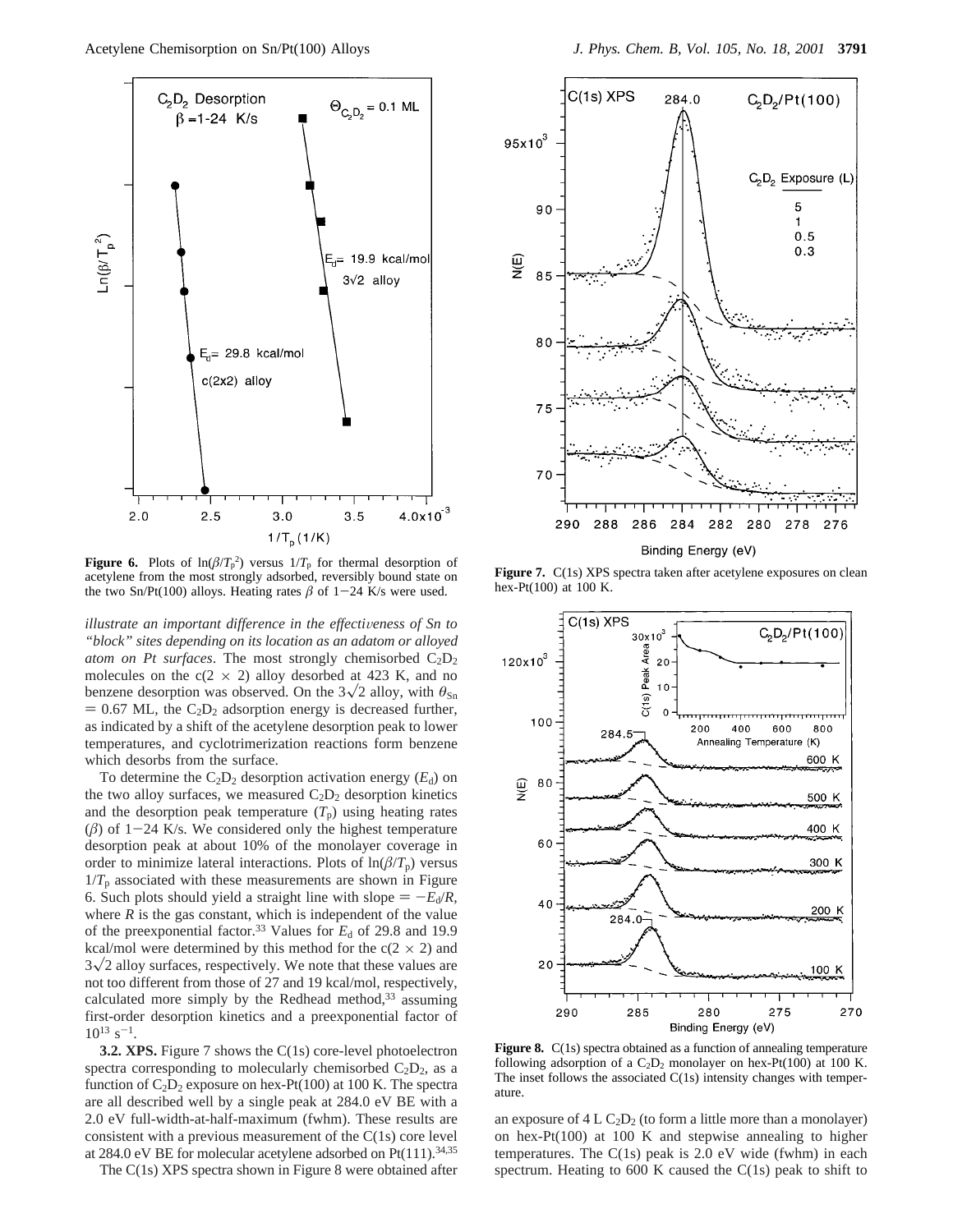

**Figure 9.** C(1s) spectra after acetylene exposures on the (a) c(2 × 2) alloy and (b)  $(3\sqrt{2}\times\sqrt{2})R45^\circ$  alloy at 100 K.

0.5 eV higher BE, with the final value of 284.5 eV BE consistent with that for graphitic carbon at 284.3 eV BE on  $Pt(111).^{34}$  The inset quantifies the corresponding C(1s) peak areas (the curve through the data also incorporates the observed TPD behavior). A decrease in the C(1s) intensity occurs after heating to 200 K because of the desorption of all physisorbed acetylene. An additional decrease of ∼12% in the C(1s) intensity occurs after annealing the adlayer to 400 K.  $C_2D_4$  desorption at 375 K is the main contribution to this decrease because of the very small amount of  $C_2D_2$  desorption at 347 K (as will be seen later). The C(1s) intensity remained constant from 400 to 800 K, consistent with the absence of any significant desorption of hydrocarbons or diffusion of carbon into the bulk of the crystal.

C(1s) spectra for increasing C<sub>2</sub>D<sub>2</sub> exposures on the c(2  $\times$  2) and the  $3\sqrt{2}$  alloys at 100 K are shown in Figure 9a,b, respectively. The C(1s) peak for monolayer- $C_2D_2$  coverage is at 284.3 eV BE on the  $c(2 \times 2)$  alloy and 283.9 eV BE on the  $3\sqrt{2}$  alloy. The peak width is 2.0 eV fwhm at low coverages on both surfaces, as on Pt(100), but the peak broadens to 2.6 eV at higher coverages. The C(1s) spectra after a dose of 8 L  $C_2D_2$  in Figure 9 can be decomposed to give a new peak at 285.9 eV BE. We assign this peak to  $\pi$ -bonded acetylene molecules that are more loosely coordinated to the surface. Similar *π*-bonded acetylene species were found on Cs-modified Pd(110) surfaces.<sup>36</sup> In related studies,  $\pi$ -bonded ethylene species are formed on  $Cs/Pt(111)$  and  $K/Pt(111)$  surfaces.<sup>37,38</sup>

XPS was used in annealing studies on the  $3\sqrt{2}$  alloy in order to estimate the amount of benzene desorption. Figure 10 shows C(1s) spectra of a monolayer of adsorbed acetylene on the  $3\sqrt{2}$ alloy at 100 K and the adlayer formed after stepwise annealing. The inset quantifies the C(1s) intensity changes, with the solid curve drawn considering the observed TPD behavior. At 100 K, there are two peaks at 283.9 and 285.9 eV BE. The peak at 285.9 eV is eliminated by heating to 200 K, and the main C(1s) peak shifts to 0.9 eV lower BE. A new peak appears at 284.6 eV BE. A 20% decrease in the C(1s) intensity results from desorption of weakly adsorbed acetylene corresponding to the peaks in  $C_2D_2$  TPD at 120 and 180 K. Heating to 300 K caused a large reduction in the C(1s) peak intensity corresponding to



**Figure 10.** C(1s) spectra obtained as a function of annealing temperature following adsorption of a C<sub>2</sub>D<sub>2</sub> monolayer on the  $(3\sqrt{2}\times\sqrt{2})$ - $R45^\circ$  alloy at 100 K. The inset shows the C(1s) intensity changes with annealing temperature.

molecular desorption of the 75% of the acetylene monolayer that is reversibly adsorbed. Two C(1s) peaks indicate the presence of more than one kind of surface species, (not from coadsorbed CO which would give rise to a peak at  $286.7 \text{ eV}^{34}$ . Considering the TPD peak areas of  $C_2H_2$  and  $C_6H_6$ , and also the decrease in C(1s) peak intensity by heating from 200 to 500 K, we conclude that ∼15% of the adsorbed acetylene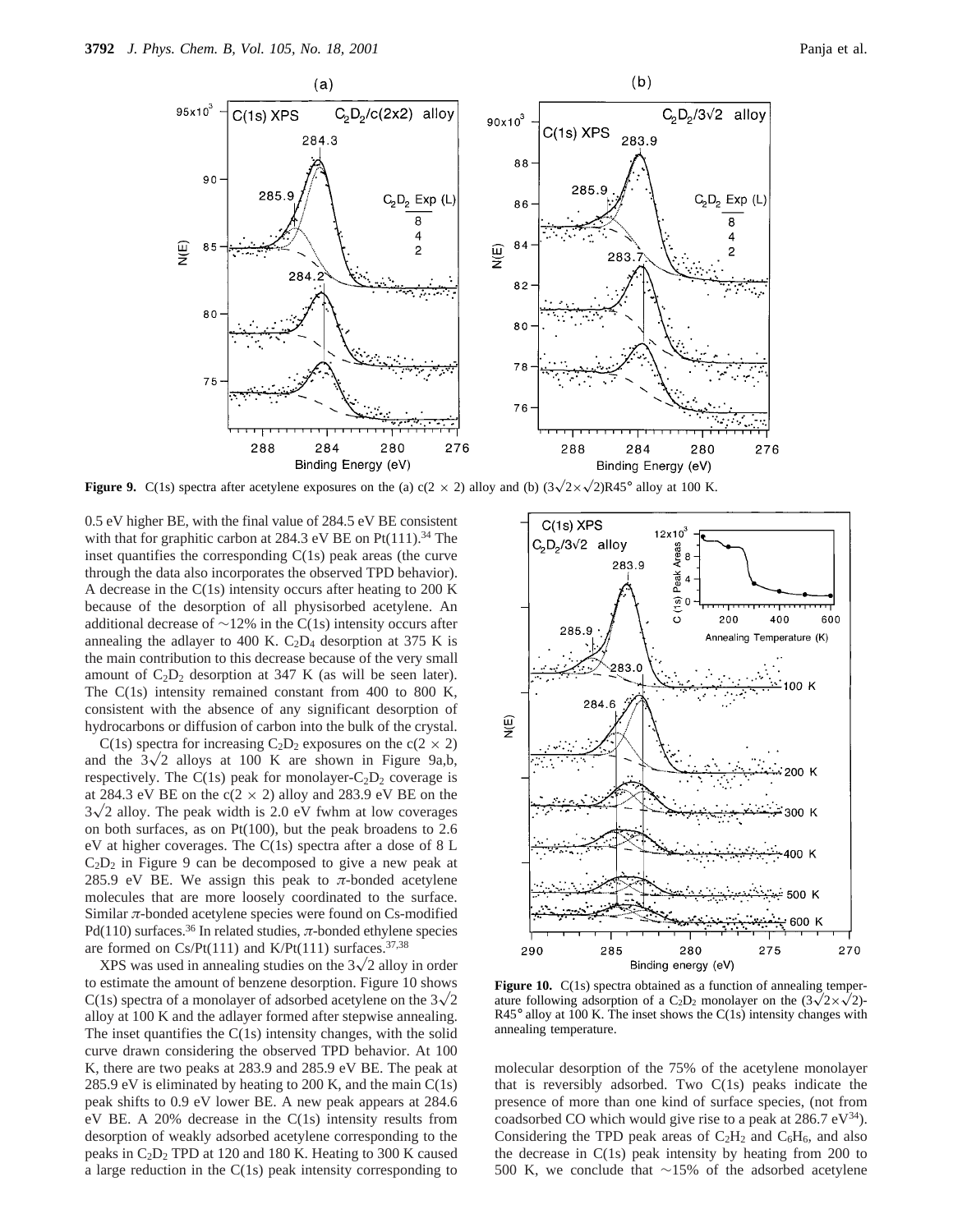

**Figure 11.** Comparison of the C(1s) spectra of an acetylene monolayer on several surfaces.

monolayer undergoes cyclization to form benzene on the  $3\sqrt{2}$ surface or  $\theta_{\rm C}^{\rm rxn} = 0.04$  ML. The C(1s) intensity after annealing to 500 K indicates that a small amount ( $\sim$ 5%) of decomposition to 500 K indicates that a small amount (∼5%) of decomposition occurs to form carbon on the surface. Adsorbed acetylene decomposed on the  $3\sqrt{2}$  alloy to give two forms of carbon, i.e., graphitic (284.6 eV) and carbidic (283.0 eV) carbon, after heating to 600 K. $^{39}$ 

The C(1s) spectra for monolayer coverages of acetylene on hex-Pt(100) and the two Sn/Pt alloy surfaces at 100 K are directly compared in Figure 11. We estimate that the coverage of acetylene in the chemisorbed monolayer on Pt(100) at 100 K is  $\theta_{\text{CD}_2}^{\text{sat}} = 0.54$  ML. Our estimate is derived from a comparison with the  $C(1s)$  peak area from a monolayer of CO comparison with the  $C(1s)$  peak area from a monolayer of  $CO$ on Pt(100) at 100 K, where the CO coverage is known to be  $\theta_{\rm CO}$  = 0.75 ML or 9.7  $\times$  10<sup>14</sup> molecules/cm<sup>2</sup>.<sup>39</sup> This is consistent with a previous value of 0.5 ML at 328 K, which was derived with a previous value of 0.5 ML at 328 K, which was derived from AES measurements.<sup>4</sup> The amount of acetylene adsorbed in the chemisorbed layer at 100 K is decreased due to the presence of alloyed Sn. The monolayer coverages of  $C_2D_2$  on the c(2  $\times$  2) and the 3 $\sqrt{2}$  Sn/Pt(100) alloys were determined to be 0.32 and 0.25 ML, respectively.

C(1s) data was also used to measure acetylene adsorption kinetics on the three surfaces at 100 K. Figure 12 shows "uptake curves," where the initial slope (at low exposures) is proportional to the initial sticking coefficient  $(S_0)$  of acetylene. The value of  $S_0$  on both alloyed surfaces at 100 K is one-half of that on hex-Pt(100).

**3.3. LEED.** No extra spots in LEED were observed following acetylene adsorption on the c(2  $\times$  2) or 3 $\sqrt{2}$  surfaces at 100 K. Either ordered adsorbate structures were not formed or ordered adlayer structures had the same size and orientation of their unit cells. Also, a number of annealing experiments were carried out up to 600 K following multilayer adsorption, and no new spots were observed at any time.



**Figure 12.** "Uptake curves" for the kinetics of  $C_2D_2$  adsorption which were constructed from the C(1s) intensity in XPS on clean hex-Pt- (100) and the two alloyed surfaces. The  $C_2D_2$  coverage indicated on the right-hand axis was estimated from the known saturation coverage of CO on the clean  $Pt(100)$  surface.<sup>39</sup>

### **4. Discussion**

On the hex-Pt(100) surface, ∼90% of the chemisorbed acetylene monolayer decomposed to liberate  $D_2$  and leave adsorbed carbon on the surface during heating in TPD. Molecular desorption of acetylene is minimal, but ∼10% of chemisorbed acetylene undergoes hydrogenation and desorbs as ethylene at 375 K. C<sub>2</sub>H<sub>2</sub> adsorbs on Pt(111) in a di- $\sigma + \mu_3 - \eta^2 - \pi$ bonding fashion.<sup>1-3</sup> Presumably this occurs also on Pt(100) surfaces, but this determination must await vibrational studies.

Alloyed Sn at levels up to  $\theta_{\text{Sn}} = 0.5{\text -}0.67$  ML on the Pt-(100) surface still allowed a large amount of acetylene to chemisorb. On the  $c(2 \times 2)$  alloy, the acetylene monolayer coverage was  $\theta_{\text{CD}_2}^{\text{sat}} = 0.32 \text{ ML}$ . Mainly desorption of molec-<br>ular acetylene occurred along with a small amount of Do ular acetylene occurred, along with a small amount of  $D_2$ desorption. The  $D_2$  TPD peak areas and  $C(1s)$  intensity changes give a consistent estimate that 93% of the acetylene monolayer desorbed from the surface. The small amount of decomposition (∼7%) may be due to defect sites, but most likely is not based on our experience. XPS and TPD spectra also show that a weakly bound species, which we assign to *π*-bonded acetylene, desorbs at 180 K on the  $c(2 \times 2)$  alloy. Extensive molecular desorption of  $C_2D_2$  (75%) occurs from the monolayer coverage of  $\theta_{\text{c}_2\text{D}_2}^{\text{sat}} = 0.25$  ML on the  $3\sqrt{2}$  alloy, along with benzene description desorption.

Closely related studies have been reported for acetylene adsorption and reaction on Pt(111) and two Sn/Pt(111) surface alloys, a  $(2 \times 2)$ Sn/Pt(111) alloy with  $\theta_{\text{Sn}} = 0.25$  and a  $(\sqrt{3} \times \sqrt{3})$ R30° Sn/Pt(111) alloy with  $\theta_{\text{Sn}} = 0.33$  ML.<sup>20</sup> Alloying with Sn increased the molecular desorption of acetylene and inhibited decomposition. However, even on the  $\sqrt{3}$  alloy, which has the highest Sn concentration, more than 35% of the chemisorbed acetylene monolayer decomposed to liberate H2 and form surface carbon. The monolayer coverage decreased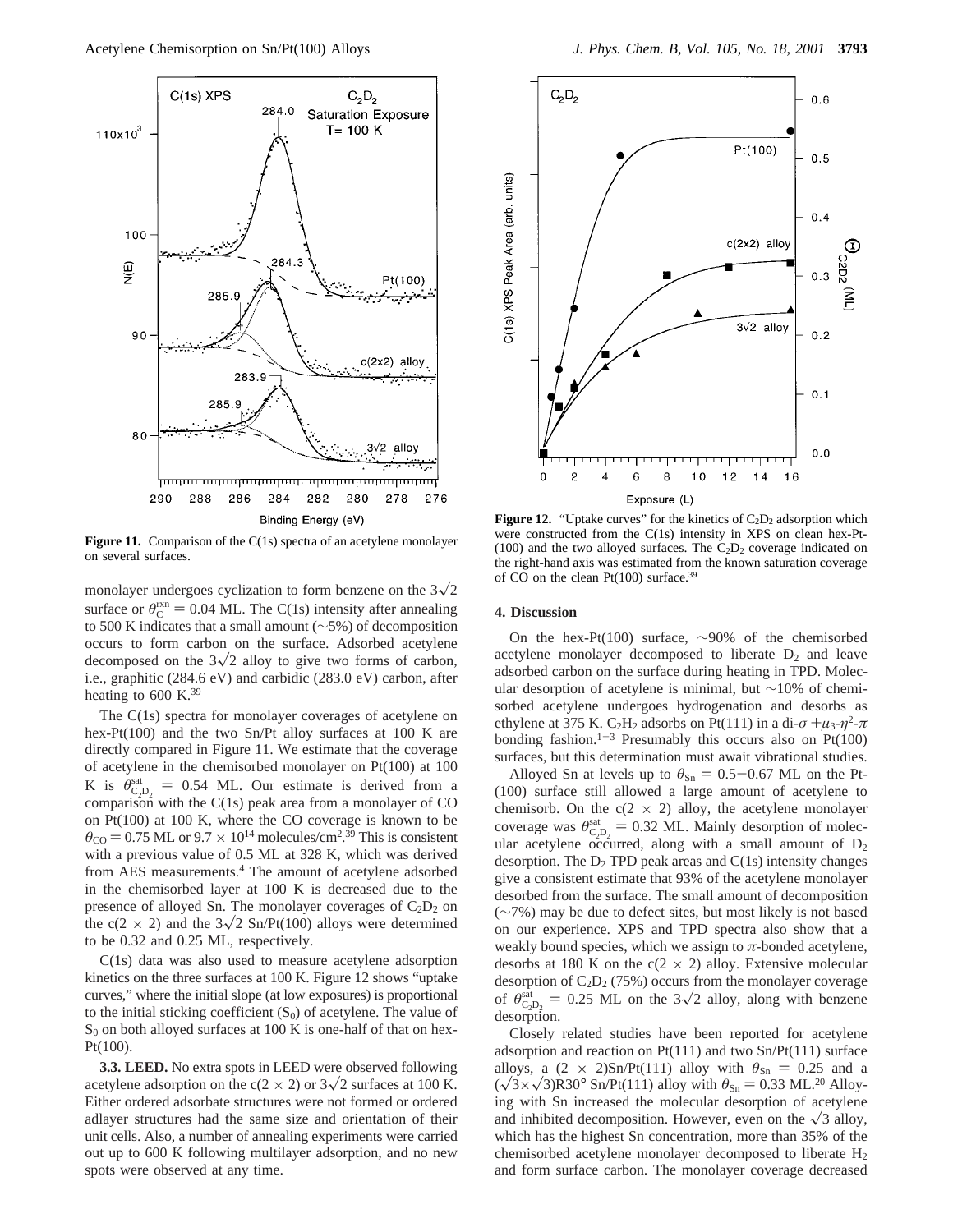about  $20-25%$  upon alloying Sn into the Pt(111) surface.<sup>20</sup> This compares to a larger decrease of  $40-60\%$  on the Sn/Pt(100) alloys. The higher Sn concentration in the Sn/Pt(100) alloys isolates Pt atoms and thereby reduces pure Pt adsorption sites to a single Pt atom.

Given the very small changes detected in the Pt valence levels by UPS and core levels by  $XPS$ ,  $25,27$  it is useful to attempt to understand the influence of Sn as due to "ensemble" effects. If such a simple interpretation were to explain the results, it would be useful for developing predictive capability (based simply on geometry) for other alloy surfaces. However, in doing so, it is also important to remember that changes in the Sn and Pt electronic structures ("ligand" effects) are still ultimately the important factors in the observed decrease in acetylene adsorption energy and increase in C-H dissociation activation energy barrier.

Looking at some specific ensembles that are available on the  $(2 \times 2)$  Sn/Pt(111) alloy, 3-fold pure-Pt sites are present, but there are no two adjacent 3-fold pure-Pt sites. Only 2-fold bridge and atop sites are present on the  $\sqrt{3}$  alloy, and all of the pure Pt 3-fold sites are eliminated. On the  $c(2 \times 2)$  Sn/Pt(100) alloy, Pt atoms are isolated, surrounded only by nearest neighbor Sn atoms, and pure-Pt 2-fold bridge and 4-fold hollow sites are eliminated. (The  $3\sqrt{2}$  alloy somehow incorporates additional surface Sn in a similar but unknown structure.) The strong suppression of decomposition of acetylene on both Sn/Pt(100) alloys can be attributed to an ensemble requirement of at least a pure Pt 2-fold bridge site to stabilize the transition state or reaction products of acetylene decomposition. Hence, acetylene decomposition at single Pt atoms on Pt-Sn alloys is a more highly activated process, compared to other available reaction channels, including acetylene desorption.

Benzene formation and desorption from cyclotrimerization reactions of acetylene on Pt-Sn alloys is a "structure-sensitive" reaction. Benzene desorption occurs from both of the Sn/Pt- (111) alloys, with the highest amount of benzene (accounting for 10% of the acetylene monolayer) desorbing from the  $\sqrt{3}$ surface.<sup>20</sup> Acetylene is strongly rehybridized on clean Pt(111), and benzene desorption from this reaction does not occur on Pt(111). Alloyed Sn weakens the Pt-C interaction, but this cannot be the only factor. If only a weaker interaction was required, then one would expect more benzene to desorb from the c(2  $\times$  2) surface on Pt(100) with  $\theta_{\rm Sn} = 0.5$  ML than on the  $\sqrt{3}$  Sn/Pt(111) surface with  $\theta_{\text{Sn}} = 0.33$  ML. On the contrary, no benzene desorption was found on the  $c(2 \times 2)$  alloy. However, it is well known that surface geometry plays a key role in benzene formation on Pd surfaces, and that is also apparently the case for Pt-Sn alloys. On the  $3\sqrt{2}$  alloy with  $\theta_{\text{Sn}} = 0.67$  ML, about 15% of the acetylene monolayer undergoes cyclotrimerization to form and desorb benzene. It is possible that benzene formation is a probe reaction for Pt ensembles that have hexagonal or (111)-like symmetry. This would imply that such facets or steps exist on the  $3\sqrt{2}$  alloy. Consistent with that, CO chemisorption also reveals more Pt character on the  $3\sqrt{2}$  alloy than on the c(2  $\times$  2) alloy.<sup>40</sup> This could result from a higher Pt-Pt coordination number.

Figure 13 shows how the  $C_2D_2$  monolayer coverage and initial sticking coefficient are affected by Sn addition to form surface alloys on the Pt(100) and Pt(111) surfaces. These curves provide a qualitative guide to the influence of alloyed Sn on acetylene chemisorption over a wide range of Sn concentrations, and more importantly, reveal whether specific site requirements exist. On Pt(111), the saturation coverage of acetylene has been reported to be 0.25 ML (3.8  $\times$  10<sup>14</sup> molecules/cm<sup>2</sup>) at 100 K.<sup>20,41</sup> On



Figure 13. Influence of surface Sn concentration (atoms/cm<sup>2</sup>) on Sn/ Pt alloys at 100 K on (a) saturation-monolayer coverage  $\theta_{C_2D_2}$  and (b) initial sticking coefficient  $S_0$  of acetylene.

this basis, the saturation  $C_2H_2$  coverage decreases to 0.17 ML on the (2  $\times$  2) alloy and 0.16 ML on the  $\sqrt{3}$  alloy at 100 K.<sup>20</sup> On Pt(100), the acetylene monolayer coverage has been reported to be 0.5 ML (6.5  $\times$  10<sup>14</sup> molecules/cm<sup>2</sup>) at 100 K.<sup>4,42</sup> Using this reference, the monolayer coverage decreases to 0.32 ML on the c(2  $\times$  2) alloy and 0.25 ML on the 3 $\sqrt{2}$  alloy at 100 K. The monolayer coverage is unexpectedly different on these two clean Pt surfaces, and so it is not surprising that there is some discrepancy about the monolayer coverage of acetylene on clean Pt(111).<sup>20,35,41</sup> This has been proposed to be either 0.25 ML<sup>20,41</sup> or 0.5 ML.35 In Figure 13a we indicate the saturation monolayer coverage calculated from a closest packing (cp) model to give  $\theta_{cp}$  with van der Waal's contacts using the C<sub>2</sub>D<sub>2</sub> gas-phase structure. This coverage,  $\theta_{cp} = 5.7 \times 10^{14}$  molecules/cm<sup>2</sup> (0.44) ML on Pt(100) and 0.37 ML on Pt(111)), sets a reasonable upper limit for the number of molecules in the chemisorbed layer. The coverage on  $Pt(100)$  has been reported to be slightly higher than  $\theta_{\rm cp}$ , but this can be explained by uncertainty in the experimental determination, or perhaps by the formation of either  $sp<sup>2</sup>$  or  $sp<sup>3</sup>$  hybridized species upon chemisorption which lead to slightly higher coverages. The changes in the chemisorbed monolayer coverage of  $C_2D_2$  induced by Sn can be fit by a simple site-blocking model in which  $\theta_{\text{C}_2D_2} = (1 - a\theta_{\text{Sn}})^b$ , where  $a = 1$  (the number of adsorption sites that are blocked by one modifier atom) and  $b = 1$  (the number of adsorption sites required for adsorption) for both curves.

Values for the  $C_2D_2$  initial sticking coefficient  $S_0(C_2D_2)$  on the four Pt-Sn alloys at 100 K are compared in Figure 13b.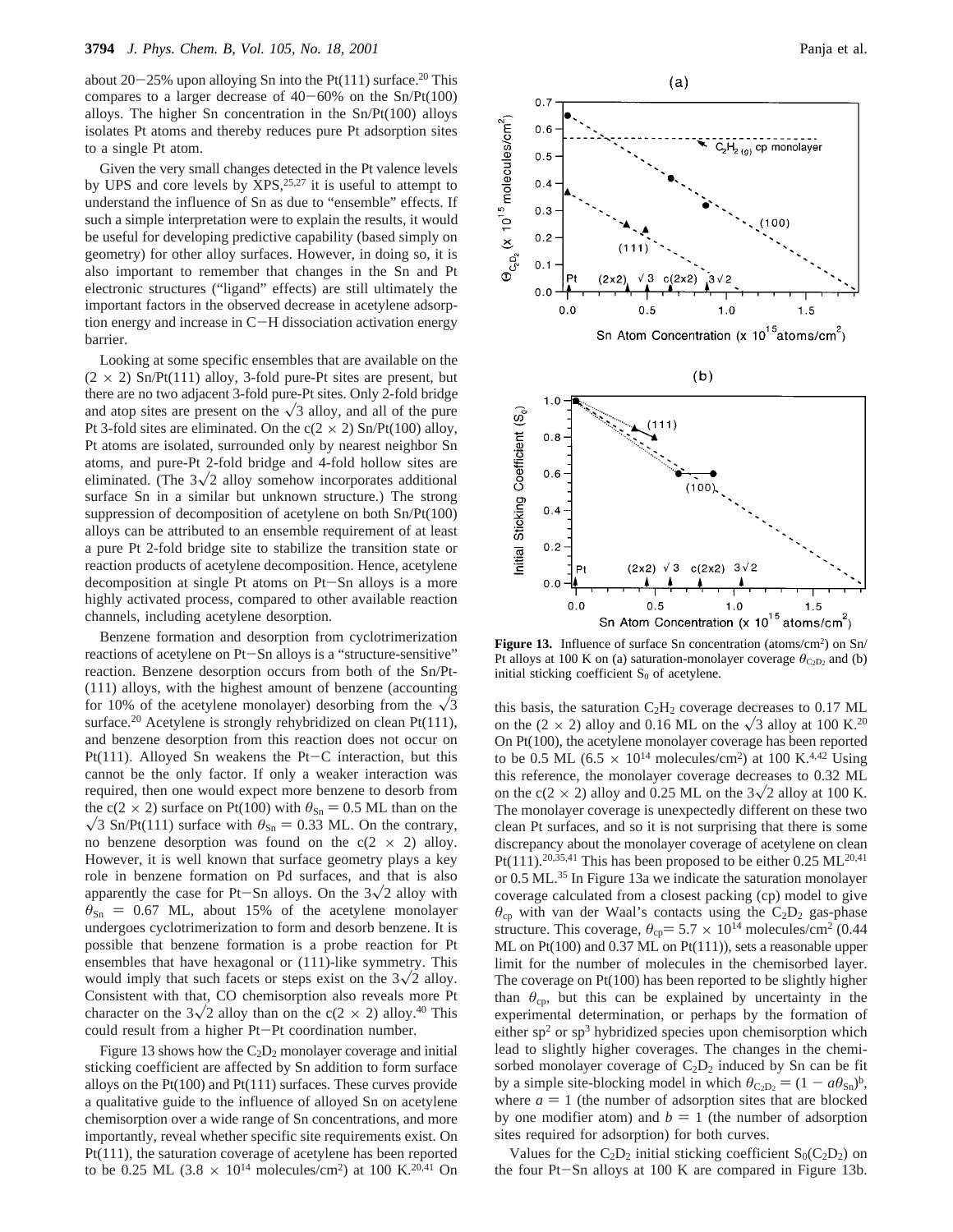

**Figure 14.** Influence of alloyed Sn on (a) the acetylene desorption activation energy  $E_d$  for the most strongly chemisorbed state and (b) the fractional amount of acetylene decomposition (normalized to the saturation monolayer coverage on each surface). Values given by the brackets in (a) for clean  $Pt(100)$  and  $Pt(111)$  surfaces are from predictions made in ref 45.

This behavior can be contrasted with that obtained for CO adsorption on these  $Pt-Sn$  surface alloys,  $40$  where a "modifier precursor" state had an important influence on the adsorption kinetics.43,44 This factor allows for faster adsorption kinetics than would be expected for a linear or greater decrease in  $S_0$  with increasing Sn concentration. A simple Langmuirian site-blocking equation for the dependence of S<sub>0</sub> is given by  $S = S_0(1 - a\theta_{\text{Sn}})^b$ , where  $a = 0.8$  and  $b = 1$  roughly accounts for the influence of alloyed Sn.

Figure 14a plots the desorption activation energy of acetylene on these surfaces, calculated using Redhead analysis. Because adsorption is not activated, these energies correspond to adsorption energies. The adsorption energy of acetylene on clean Pt(111) and Pt(100) surfaces can be estimated by extrapolating the adsorption energy curves to zero Sn concentration. We note that these values for acetylene adsorption on (111) and (100) Pt surfaces agree well with the " $sp<sup>2.5</sup>$ " adsorption energy of 54 kcal/mol predicted from  $sp^3(61 \text{ kcal/mol})$  and  $sp^2(46 \text{ kcal/mol})$  $C_2$  species as estimated using the QVB theory by Koel and Carter<sup>45</sup> and a Pt-C covalent  $\sigma$ -bond strength of D(Pt-C) = 53 kcal/mol. Alloyed Sn weakens the chemisorption bond strength of acetylene by  $45-65%$  on the Sn/Pt(100) alloys, and the acetylene desorption activation energy decreases in general with increasing surface Sn concentration. However, the  $C_2D_2$ chemisorption bond strength on the  $c(2 \times 2)$  Sn/Pt(100) alloy with  $\theta_{\text{Sn}} = 0.5$  ML is apparently higher than that on the (2  $\times$  2) Sn/Pt(111) alloy with  $\theta_{\text{Sn}} = 0.33$  ML. This could arise from the different site symmetries presented on the two alloys.

The fraction of chemisorbed acetylene that decomposes to ultimately deposit carbon on the surface, i.e., the amount decomposed normalized to the monolayer coverage, is plotted in Figure 14b. The presence of  $\geq 0.5$  ML of Sn in the Pt(100) surface largely suppressed acetylene decomposition. Acetylene was reversibly adsorbed and desorbed on the Sn/Pt(100) alloys. Elimination of pure Pt 2-fold bridge and 4-fold hollow sites on the Sn/Pt(100) alloy surfaces indicates an ensemble requirement of at least a pure Pt 2-fold bridge site to stabilize the transition state for acetylene decomposition or the reaction products thus formed.

### **5. Conclusion**

Alloying Sn to form the  $c(2 \times 2)$  Sn/Pt(100) surface alloy, with  $\theta_{\text{Sn}} = 0.5$ , removes all pure Pt 4-fold hollow and pure Pt 2-fold bridge sites, leaving only isolated Pt surface atoms. There are many changes in acetylene adsorption and reaction caused by this modification, including a large suppression (more than 93%) of acetylene decomposition. The monolayer coverage of  $C_2D_2$  decreases from 0.5 ML on Pt(100) to 0.32 ML on the c(2  $\times$  2) alloy, and to 0.25 ML on another alloy, a  $(3\sqrt{2}\times\sqrt{2})$ -R45° structure with  $\theta_{\text{Sn}} = 0.67$ . Forming the c(2 × 2) alloy also reduced the initial sticking coefficient of acetylene on Pt- (100) at 100 K by a factor of 2. Comparative studies of adsorption and reaction of acetylene on a  $c(2 \times 2)$  Sn adlayer on Pt(100), with  $\theta_{\text{Sn}} = 0.5$ , demonstrate the importance of the position of Sn, in the adlayer or incorporated into the surface plane, in controlling site blocking. Acetylene chemisorption on these Sn/Pt alloyed surfaces is fairly structure insensitive, whereas acetylene decomposition is structure sensitive, and we propose that an ensemble of at least two contiguous Pt atoms is required for decomposition activity under these conditions. Cyclotrimerization of acetylene to benzene is also structuresensitive and was observed only on the  $(3\sqrt{2\times}\sqrt{2})R45^{\circ}$  Sn/ Pt(100) alloy. This may be due to the presence of (111)-like steps or facets at this surface.

**Acknowledgment.** This work was supported by the U.S. Department of Energy, Office of Basic Energy Sciences, Chemical Sciences Division.

#### **References and Notes**

- (1) Salmeron, M.; Somorjai, G. A. *J. Phys. Chem.* **1982**, *86*, 341.
- (2) Megiris, C. E.; Berlowitz, P.; Butt, J. B.; Kung, H. H. *Surf. Sci.* 1**985**, *159*, 184.
	- (3) Avery, N. R. *Langmuir* **1988**, *4*, 445.
- (4) Fisher, T. E.; Kelemen, S. R.; Bonzel, H. P. *Surf. Sci.* **1977**, *64*, 157.
	- (5) Zhou, Y.; Davis, S. M. *Catal. Lett*. **1992**, *15*, 51.
	- (6) Cortright, R. D.; Dumesic, J. A. *J. Catal.* **1994**, *148*, 771.
- (7) Paffett, M. T.; Gebhard, S. C.; Windham, R. G.; Koel, B. E. *Surf. Sci.* **1989**, *223*, 448.
	- (8) Xu, C.; Koel, B. E.; Paffett, M. T. *Langmuir* **1994**, *10*, 166.
	- (9) Tsai, Y. L.; Koel, B. E. *Surf. Sci.* **1997**, *385*, 37.
- (10) Tysoe, W. T.; Nyberg, G. L.; Lambert, R. M. *J. Chem. Soc., Chem. Commu.* **1983**, 623.
- (11) Patterson, C. H.; Lambert, R. M. *J. Am. Chem. Soc.* **1988**, *110*, 6871.
	- (12) Ormerod, R. M.; Lambert, R. M. *Catal. Lett.* **1990**, *6*, 121.
	- (13) Gellman, A. J. *J. Am. Chem. Soc.* **1991**, *113*, 4435.
	- (14) Avery, N. A. *J. Am. Chem. Soc.* **1985**, *107*, 6711.
- (15) Lomas, J. R.; Baddeley, C. J.; Tikhov, M. S.; Lambert, R. M. *Langmuir* **1995**, *11*, 3048.
- (16) Bertolini, J. C.; Massardier, J.; Dalmai-Imelik, G. *J. Chem. Soc., Faraday Trans.* **1978**, *I*, 1720.
- (17) Yang, Q. Y.; Maynard, K. T.; Johnson, A. D.; Ceyer, S. T. *J. Chem. Phys*. **1995**, *102*, 7734.
- (18) Gentle, T. M.; Muetterties, E. L. *J. Phys. Chem.* **1983**, *87*, 2469.